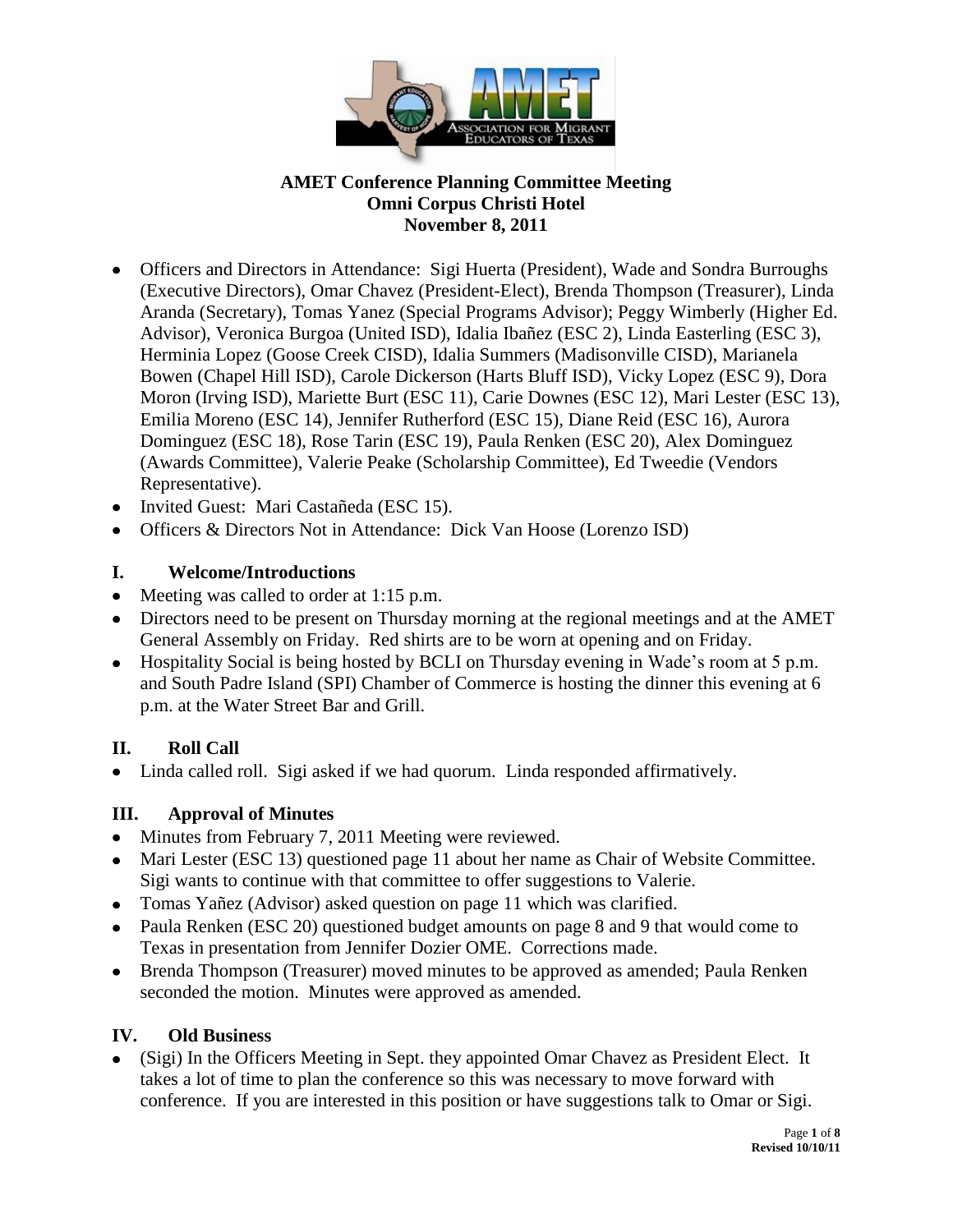

- (Idalia Ibanez, ESC 2) Current conference registration is 480. 129 of those are unpaid. Liza Ramirez was listed as being at the conference live and she won't be here live but DVD. This could be a problem.
- (Idalia) Door prizes may be placed in the Executive Board Room or dropped off at registration booth.
- (Idalia) Entertainment and speakers are secured. Veterans Day celebration will be presented by students on Friday. Mayor won't be able to be present to give welcome. The assistant was trying to get him scheduled but it didn't happen. Sigi asked if Idalia could read the letter from the mayor. The local committee has taken care of all arrangements and she felt we would be happy with them.
- (Sigi) It is always expected that when we leave SPI, the numbers are low but they are real low this year. Some districts had asked if they could get refund for registration. Sigi told them the conference committee had decided that no refunds would be given. If someone from your region wants refund, Sigi will get with director to speak to that district. Funds have already been encumbered. We will accept substitutions but no refunds.
- (Wade) SPI and Ed Tweetie (Ed Tech Learning) are hosting the dinner for directors and officers tonight and breaks.
- (Idalia) Tomorrow night's reception will be in the Corpus Christi Ballroom
- (Idalia) Thursday afternoon is happy hour sponsored by BCLI
- (Idalia) For the social Thursday night we had planned for Electro Band to play at the dance; however, the lead singer had a stroke and unable to come. Therefore, we will have the DJ which was going to play at the reception for the social and we will have a live Mariachi Band play at the reception. Wade asked that we all try to attend since AMET has paid a lot of money for these events.
- (Idalia) We have 19 exhibitors as of today. Idalia will thank them at the opening.
- (Sigi) Jennifer Rutherford will man the AMET booth.
- (Sigi) We were hoping the new State PAC President, Eleazar Limas from ESC 1 would join the Directors' meeting but he is not scheduled to come until later. Sigi had asked that State PAC President be a member of the Board of Directors.
- Brenda asked what we do with the laptops and projectors which were brought. Facilitators need to take care of the laptops and projectors which will be set up by each person that brought one on the Thursday morning.
- (Idalia) The Bilingual ESL Student Organization (BESO) has volunteered in the past and we won't have them this year. They couldn't be able to make it.
- (Wade) We have technical support from hotel.
- (Sigi) We need 4 volunteers to set-up their lap tops and projectors for academies (Idalia will take Administrators Academy in Corpus Christi C; Alex for ID&R Academy in Corpus Christ A; Omar has computer and projector for Counselors Academy in Corpus Christi B;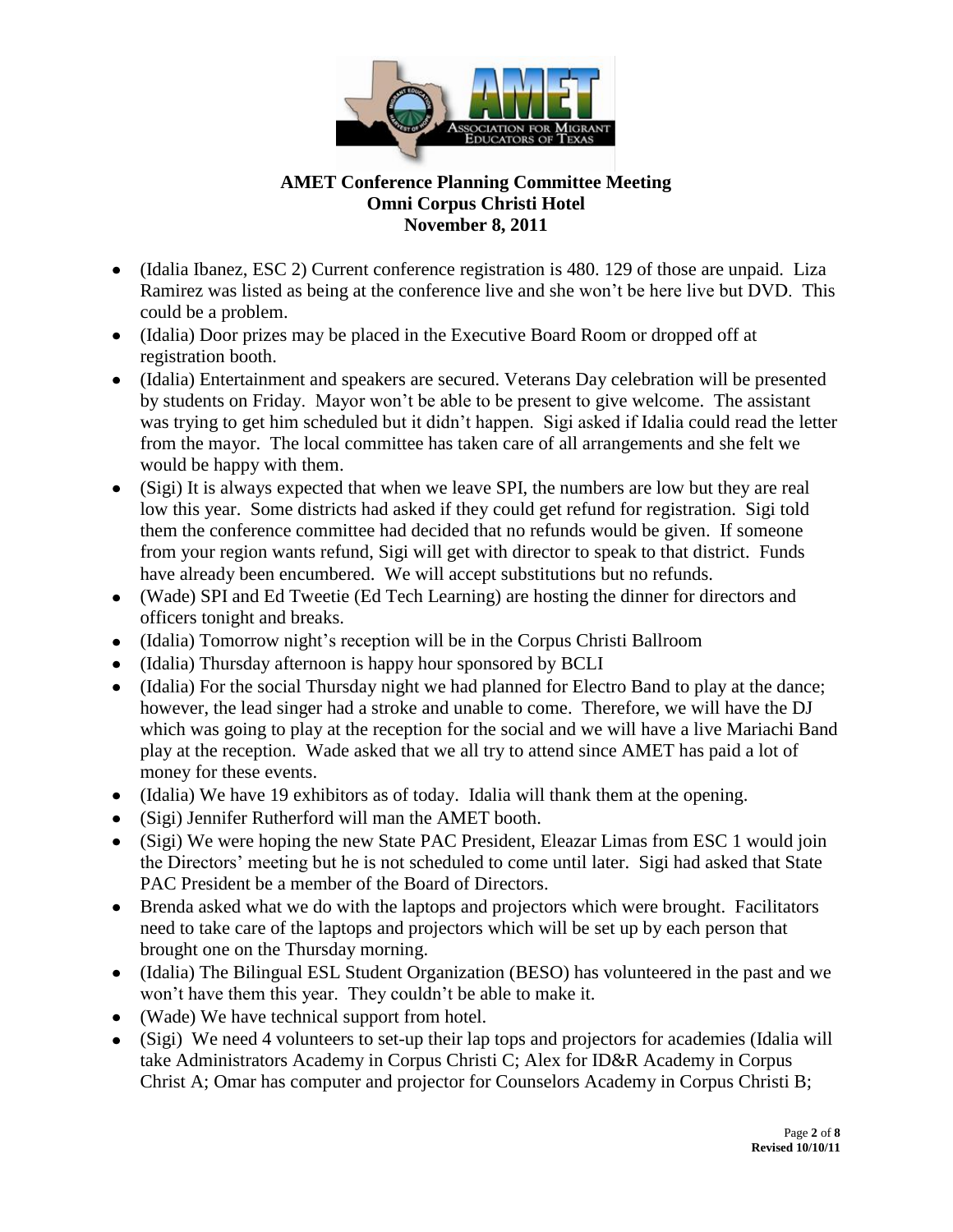

and Ed Tweedie for NGS Academy in Nueces Ballroom A and Nueces Ballroom B for Parent Academy.

(Sigi) Academy Chairs need to be in their perspective academies.

## **V. New Business**

## **Close-Up**

- NHI-Justin Andersen Close-up in DC is a nonprofit organization that provides students experience and travel to Washington DC; students get an opportunity to meet students from across US, return to their communities and be leaders. Close-up was established in 1971; since then 700,000 high and middle school students and teachers have participated. This is not strictly for migrant students. Students from different countries and states participate. Close-up takes care of all logistics (travel, meals, and they take care of part of cost). Instructors are college graduates that have had criminal background checks; they provide oncall nurses throughout the program. They also have a professional development program for teachers to attend.
- Students stay for 1 week. When they visit the monuments they are in small groups and they have a leader that speaks about that person and the impact that person had in American government. (i.e., Roosevelt Monument-Great role in Great depression.)
- Middle School program is during the year and it is part of their curriculum they will study in their government and history classes.
- High School program for new Americans is for recent immigrants in last 5 years. Some regions like this program and others like to have core program participation during the year.
- Justin provided brochures to directors and explained that he would send each director a free copy of the MS curriculum.
- They keep students busy throughout the day and night. They have a Fox news debates on immigration, gun control, etc. in the evenings. HS has a mock congress activity. Students are placed 100 at each hotel and will role-play as lobbyist.
- MS scaffolding approach. Each night they practice what will be discussed the next day. (i.e., Desert Island Activity and students must pick the Bill of Rights for their island.)
- This is also a social curriculum where they meet students from across the country and world.
- Cost for HS  $-$  \$1,600-\$1,900 (Travel, meals, all inclusive); MS-5 days 4 nights \$1,600-\$1,800;
- Paula Renken (ESC 20) has contracted with Close-up and they take 30 students every year from ESC20. Diversity is the most important aspect of this program. ESC20 students roomed with students from Switzerland last year. Program is 7 a.m. to 10 p.m. They are very accommodating because the chaperone will stay with student all day. ESC 20 had 5 working weekends with students before the trip to prepare them for what they would expect, behavior, etc.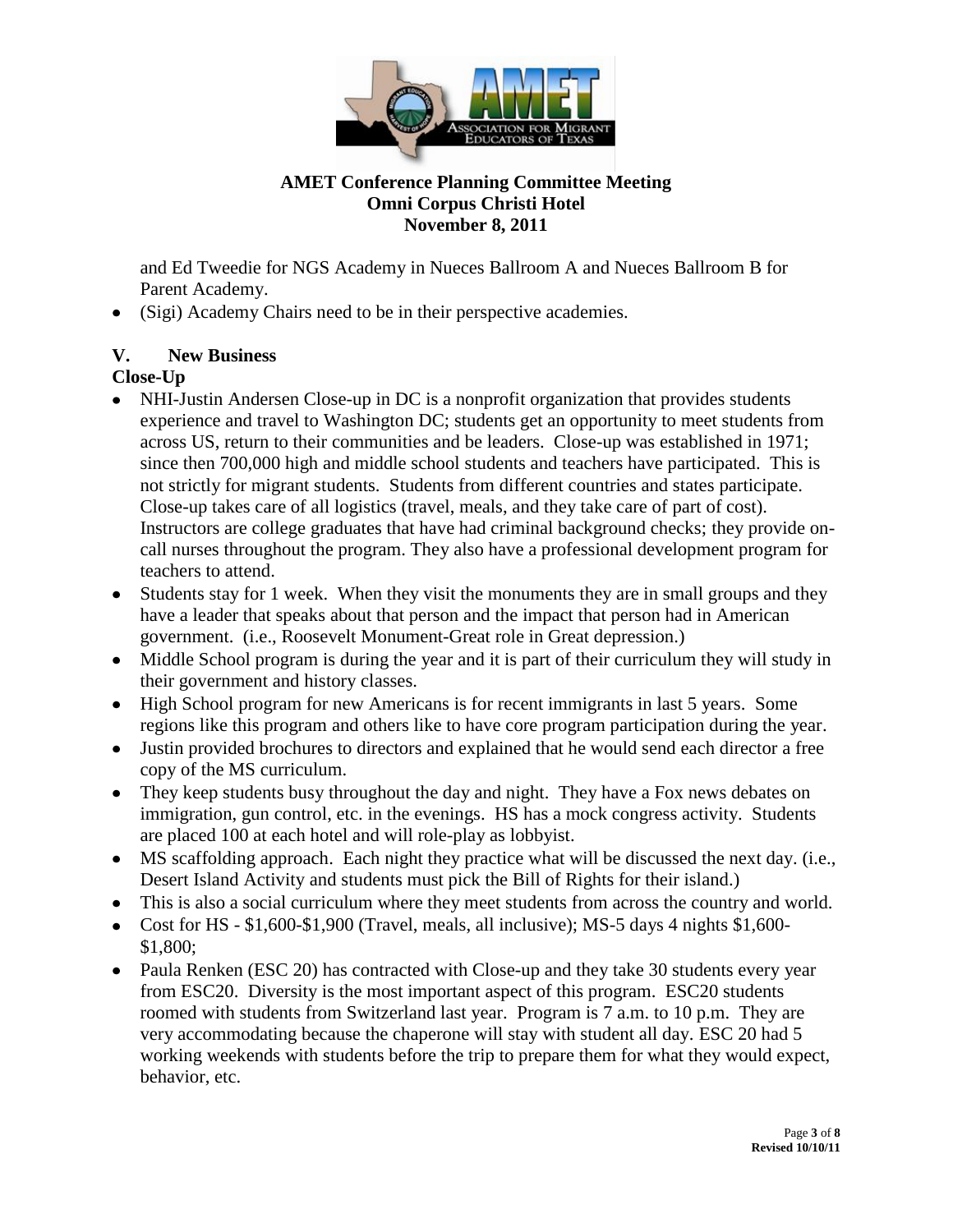

- Sigi asked if there is any talk about local Austin trips. Close-up doesn't have anything running currently in Texas.
- Justin said if we need to be with the students, they can accommodate them.
- Current and controversial topics are discussed at HS program.
- Chaperone cost is 1 free for every 10 paid students. If additional chaperones are required \$350 more than student chaperone.
- Accommodations are 4 students to 1 room.
- MS program involves a trip to Williamsburg and Gettysburg; some trips are to NY but it is pricier.

## **Bert Corona Leadership Institute (BCLI)**

- Francisco Lopez has been with BCLI for 10 years of its history; Cristina helps in summer and gathering statistical data for last 10 years. Javier Chacon is also a staff member at BCLI.
- Program includes leadership develop; civic engagement; agenda driven process; strengthening life skills.
- Francisco showed an 8 minute video from the BCLI past.
- Program is 1 week long in Washington, D. C.
- Measureable Impact: Issues Agenda Formation-BCLI focuses on issues that are important to each student at home.
- They award scholarships; in Texas they have awarded \$82,000.
- Small groups of 60 or less.
- Onsite training for up to  $120 (1-1/2 \text{ days})$
- Accreditation by UT Austin/CA PASS-70 hours of Government course. UT gives them study materials and then the student can take the CBE.
- Bilingual training options
- Sigi asked if BCLI has a local program for MS. Mari Lester (ESC 13) expressed the significant impact of learning experience the students don't get to live in History or Government books.
- (Tomas) TMIP is going to offer 15 slots to areas that have no funds in Texas this year.
- Omar Chavez (Pres. Elect) sends 30 students to both BCLI and Close-up. He focuses on juniors and seniors so they can benefit from economics courses as well as government and history courses.
- Diana Reid (ESC 16) sent 9 students last year from SSA member districts. Their students created an iMovie to present to their school boards.

## **Roger Rosenthal (Texas Migrant Legal Action Program)**

Texas MEP State Conference is the "real deal" so he is always energized by coming to this conference. He appreciates all AMET does.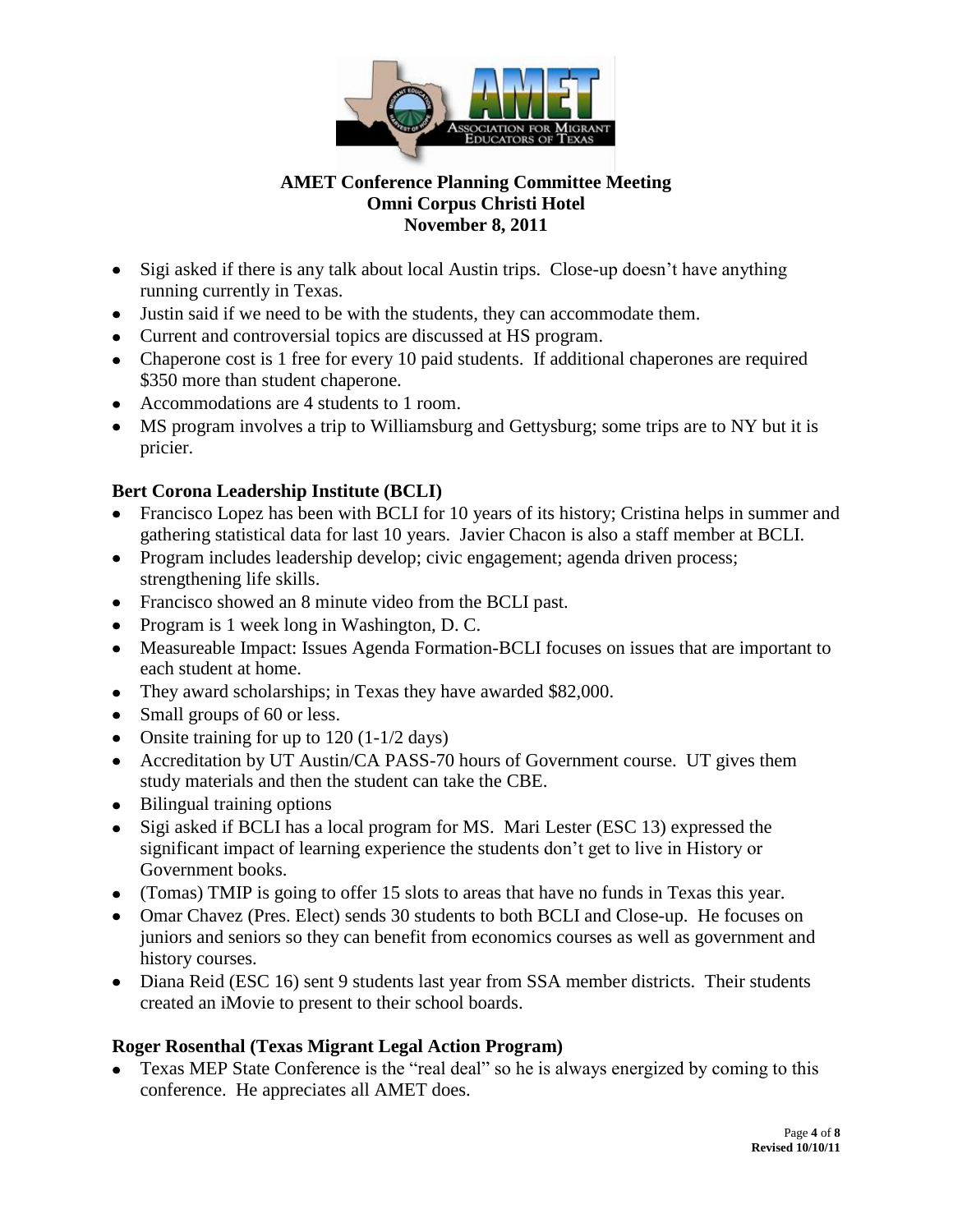

- He reminded us that federal funding is forward funded-Federal fiscal year of 2011 ended Sept. 30, 2011. The money received by TEA July 1, 2012 is to be used for 2012-2013. There was a fractional cut (less than 1%). Every state has their own way of distributing funds and most are tied to number of students. Therefore, there should not be panic for 2012-2013.
- It will be a more serious problem for 2013-2014 because there are no appropriations for fiscal year that started Oct. 1, 2011. We are on a continued resolution in most programs but not in education.
- It is always important to recruit to maximum and catch all eligible children.
- There is a "Super Committee" that is charged with cutting \$3 billion in budget. If they don't reach a deal, 5-6% of every federal program will be cut (including defense and all programs). If there is a deal it might be worse because it would cut Medicaid, Medicare, and other big programs. This must pass by Christmas.
- ESEA Reauthorization-Senate has moved a large bill (Mark up) in Health, Ed. Accountability for ELLs, Special Ed., etc will go away with no consequence. The problem is the plan goal will focus on only the lower 5-6% of lowest SEA schools.
- In future, when they get a snapshot they will average the last 3 years of counts for the formula to account for major disasters like floods that affect lower migrant numbers. Roger brought this idea up and they accepted the idea.
- An increasing number of states are passing anti-immigration laws. New enrollees in Alabama had to have inquiries about documentation. Circuit Court knocked it down.
- TEA has just gone through major reorganization and MEP has new leadership which means that all of AMET's expertise is much more important. AMET has resources that can be provided to the State because there is new leadership at TEA. One thing the AMET Board should be thinking about is what kind of assistance and resource can be provided to the State.
- Sigi feels that because of new leadership they are open to listening to AMET. We will play a stronger role.

#### **Insurance Committee**

- Mari Lester (ESC 13) recapped insurance committee's plan with the prescription card and AMET's role in the dissemination of the card.
- She provided a brief recap on how this project and the people made this card happened.
- The discount card will provide a savings of 20-30% at any major drug store. Anyone can use it. AMET will get \$0.30 for every prescription card filled.
- We are launching this card at the conference.
- Valerie Peake (Website) will work with Brent and Jack to print from website additional cards which may be utilized.
- The success of this fundraiser and use of cards is up to AMET.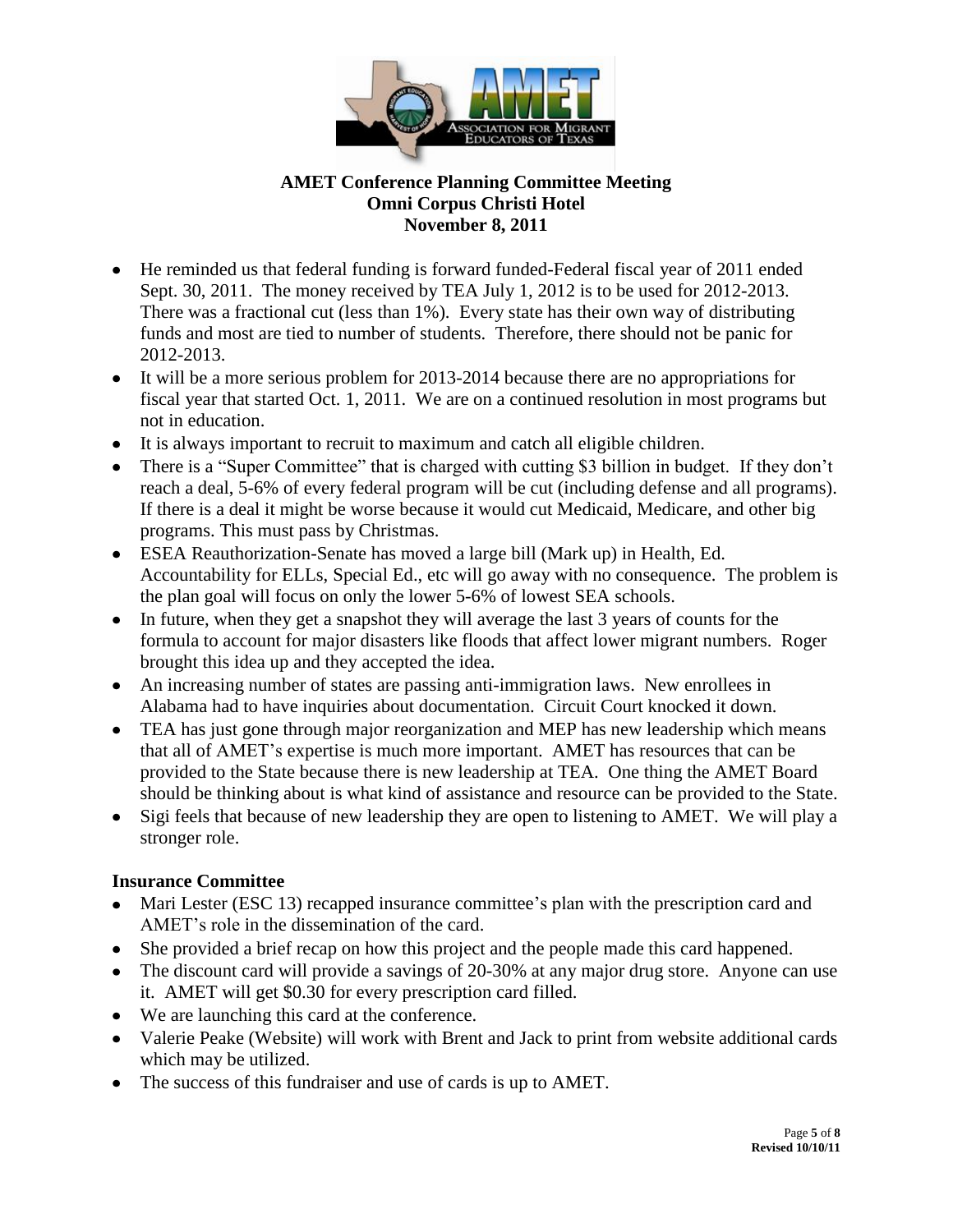

- Dora Moron (ESC 10) asked what questions pharmacies would have. The 800 number on back will provide answers.
- We have an unlimited use to each card; they don't expire.
- Roger asked how insurance coverage would affect this card. It is not an insurance card but a discount pharmacy card; people with insurance would have an option of using the AMET discount card or their insurance card.
- These are not the only cards being used.
- $\bullet$  Idalia Ibanez (ESC 2) asked how we would share this with participants. She asked if this could be explained to participants at the opening instead of the closing since the cards are in the participants' bags.
- Idalia Summers (ESC 6) asked if card could be used for over the counter medicines. Mari said they were for prescription medicine only.

### **Conference 2012**

- (Sigi) OME conference is scheduled for November 6, 2012; however, they want to co-host our conference in SPI. Wade spoke to Sylvia Soliz from SPI Chamber of Commerce to move the conference to the week of November 11 since OME can't do it November 6 due to elections. Sigi asked board if they wanted to move forward with this and have directors take a vote. Floor was opened to discussion.
- Next year OME comes to Texas so this would be a great opportunity since they travel nationwide.
- Veronica Burgoa (ESC 1) felt it would be a win-win situation because we will hear the national perspective.
- Roger said OME doesn't have reauthorization on their agenda.
- Paula Renken (ESC 20) felt this is a good opportunity. ESC 20 contracted with Texas State University to rewrite the curriculum for OME. This would be a good time to present that new curriculum.
- Sigi said that OME's sessions could be our pre-conference academies.
- Paula asked if we couldn't come to an agreement with OME would the collaboration still occur. Sigi said that in that case, the conference committee would make the decision.
- Parent conference won't be a conflict since it is in December.
- Sigi opened the floor for a vote and it was approved unanimously to co-host the 2012 AMET conference with OME.

## **Committee Updates**

By-Laws (Tomas)

- Tomas thanked all persons that had contributed to writing and editing the By-Laws.
- They were updated and posted on website for 30 days for comments. We will vote on them in the general assembly.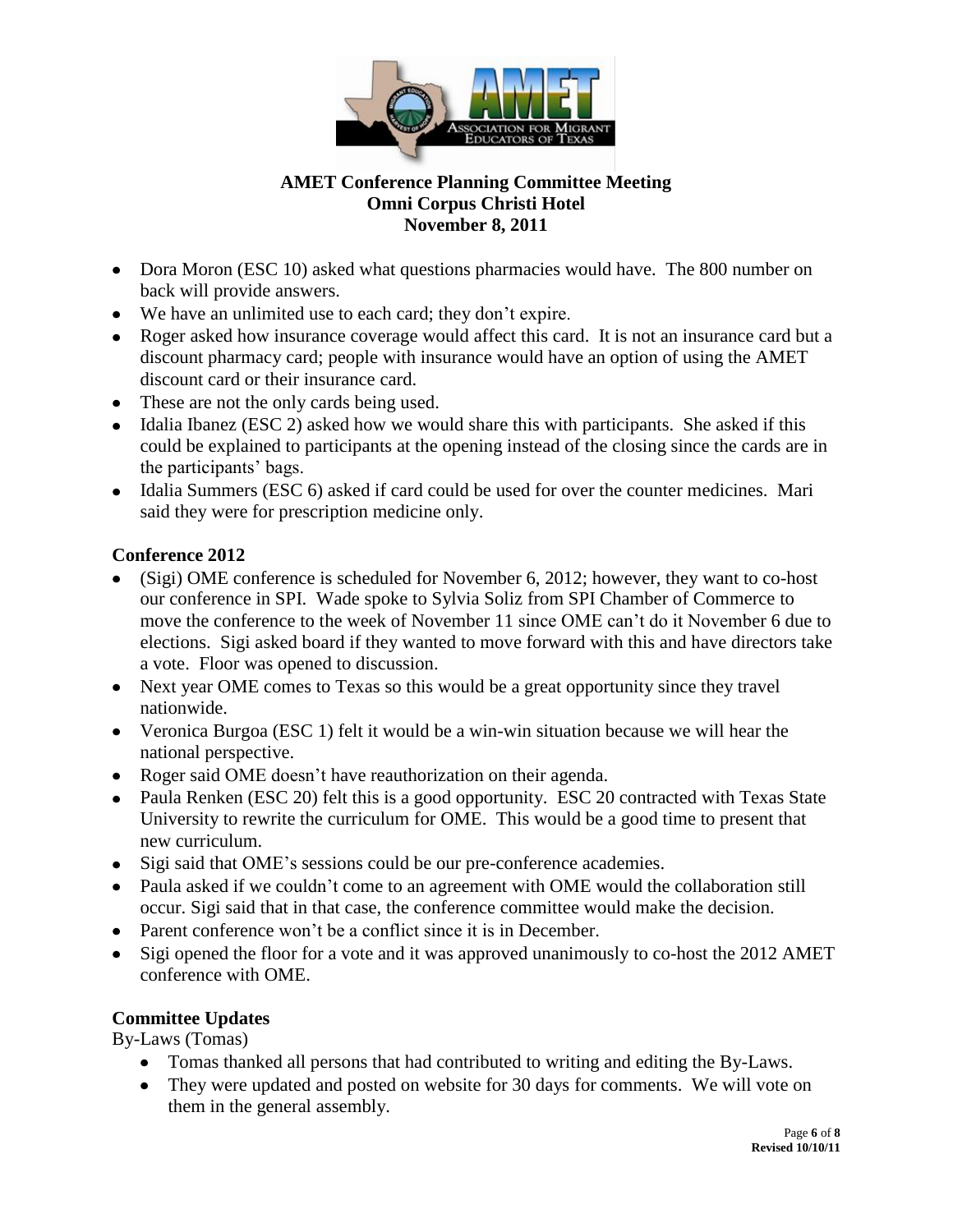

Public Relations (Omar)

- We need to promote our organization.
- Valerie has done a great job with the website to promote it.
- We had anticipated lower registrants and we have lower numbers. We might need to look at other means of bringing resources and information to participants if they are not traveling (i.e., offering the session online and charging a fee)

Openings for Officers (Sigi)

- The Vice-President's position was open since Tadeo Reyna resigned. Dick Van Hoose, former Director from ESC 17 was appointed to this position by Executive Council.
- Treasurer will be vacant after this conference since Brenda Thompson will be running for director's position again.
- ESC 1 Veronica Burgoa will re-run
- ESC 5 Brenda Thompson will re-run
- ESC 7 Marianela D. Brown has been nominated and taken Sigi Reeves' place
- ESC 9 Vicky Lopez will re-run
- ESC 15 Jennifer Rutherford will re-run
- ESC 19 Margarita Harmeson will run
- Odd numbers will be opened for election this year at the regional meetings on Thursday morning.
- At regional directors we will have a feedback sheet on which to record the topics and elections conducted at the regional meetings. These sheets will be given to Alex Dominguez (ESC 20) and Linda Aranda (Secretary) after the meetings.

Awards (Alex Dominguez)

23 nominations were submitted across the State.

Scholarships (Valerie Peake)

• 18 scholarships have been awarded; only 2 have not responded with college acceptance documentation yet.

Auction (Jennifer Rutherford)

- If you brought items for the auction, bring them to Jennifer at the AMET booth.
- Sigi praised Jennifer for the outstanding job she has done in securing donations for the auction.

Budget (Sondra Burroughs)

• Sondra explained the budget. Jennifer Rutherford (ESC 15) moved to accept the financial report; Emilia Moreno seconded the motion; budget was approved.

Harvest Documentary (Veronica Burgoa, ESC 1)

- Laredo CARES Initiative was presented along with clips from the Harvest Documentary
- United ISD has 400 migrant students started this fundraiser